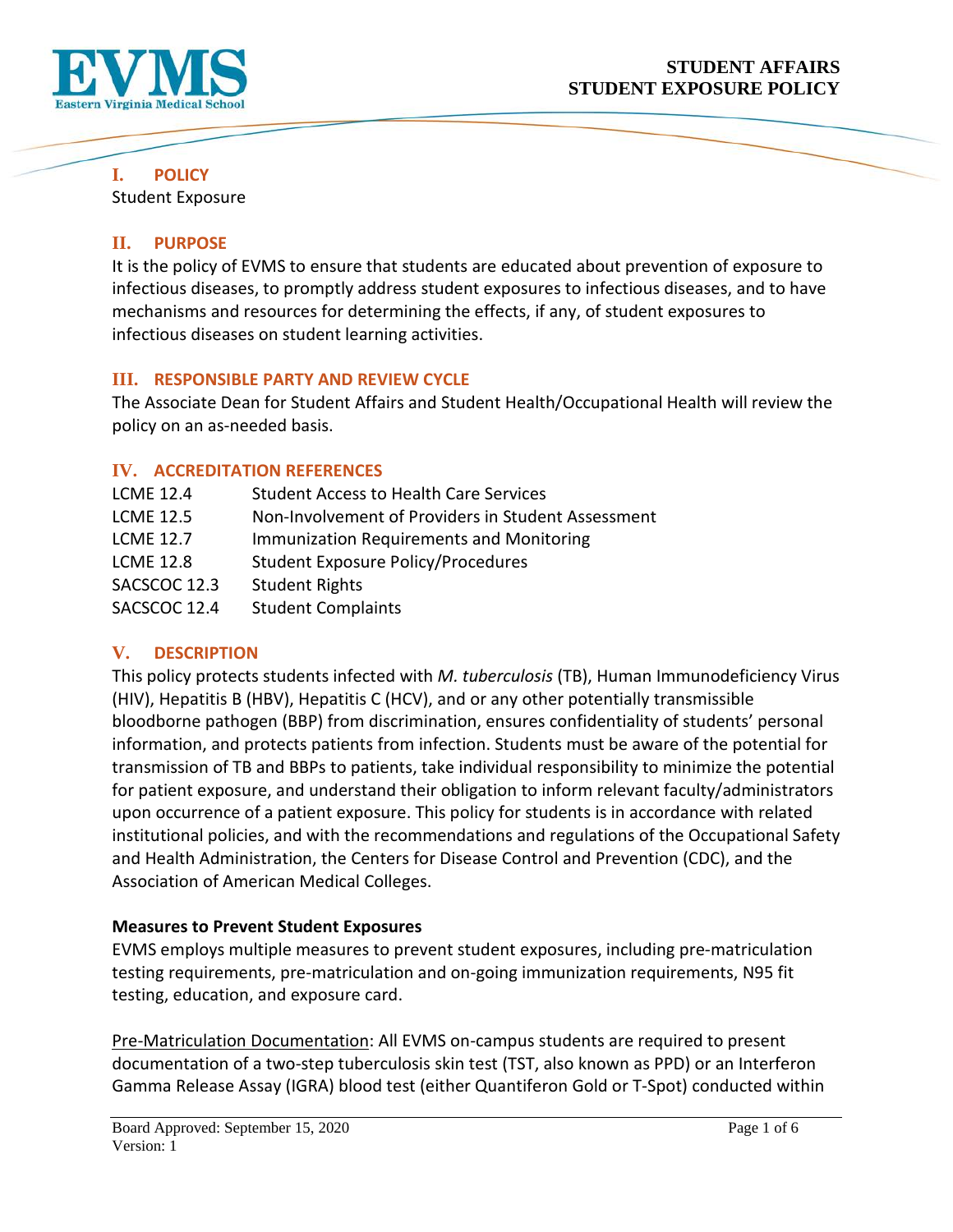

six months prior to the program start data. Students who have received the BCG vaccination must have an IGRA blood test within six months prior to the program start date.

For students who have had a previous positive TST/PPD, or a positive IGRA blood test, the following are required:

- A chest X-ray report within the last 12 months,
- Documentation of evaluation for treatment with antibiotic prophylaxis, and
- Completion of the EVMS TB Symptom Surveillance Questionnaire

Students who have had a previous positive TST/PPD, or a positive IGRA blood test will also be screened annually using the EVMS TB Symptom Surveillance Questionnaire and will be directed to report to EVMS Occupational Health for evaluation if they develop signs or symptoms of active TB disease, including persistent cough, coughing up blood, fever, chest pain, unexplained weight loss, and persistent fatigue. IGRA may be considered as an annual screening in high risk individuals with a history of positive TST or history of treatment for TB.

Pre-Matriculation and On-Going Documentation of Immunizations: In order to reduce the risk of possible exposure to infectious diseases, students are required to have immunizations as required by the CDC, Commonwealth of Virginia laws and regulations, and partnering healthcare organizations.

Respirator Fit Testing: Students who, due to the nature of their academic program are required to wear respirators to protect against exposure to TB and other airborne infectious diseases, must be fit tested for a respirator (typically an N95) at designated times over the course of their program. Further details about these requirements and related procedures can be found in the EVMS Respiratory Protection Plan.

Pre-Matriculation and Annual Education: Students are educated about preventing exposure to infectious and environmental hazards at pre-matriculation and at appropriate times specified by their programs through required online bloodborne pathogen and infection control modules. Visiting medical students from other institutions are required to review EVMS procedures for treating, evaluating, and reporting exposures and to attest electronically to their review of those procedures.

Exposure Card: Students involved in clinical training programs are provided with a laminated instruction card entitled, "Bloodborne Pathogen Instruction for Needlestick, Body Fluid and Other Exposures" that they attach to their ID badge.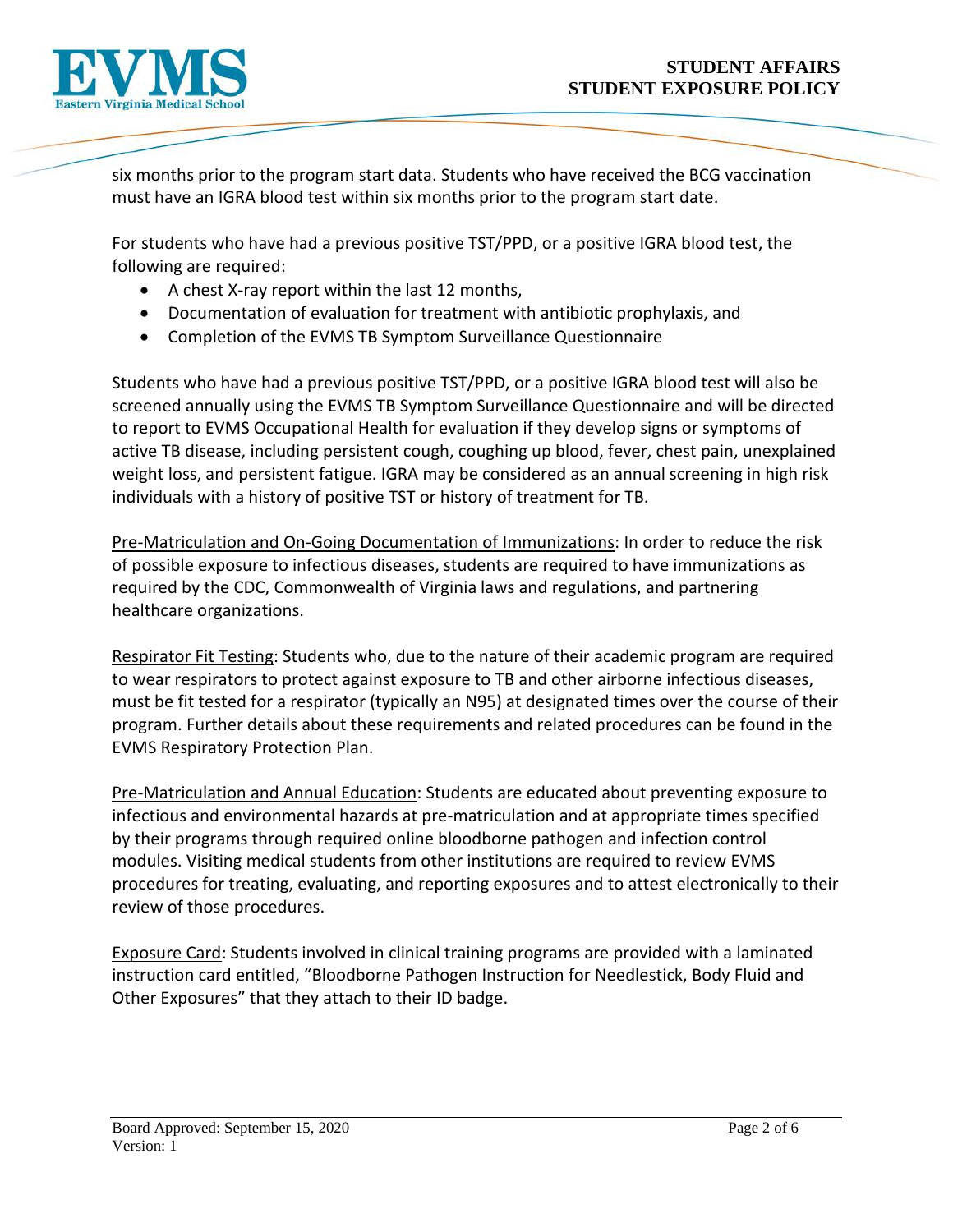

#### **Students Exposure Process**

Procedures for Care and Treatment after Education-Related Exposures

#### *TB Exposure*

Upon exposure to TB, students must immediately cease clinical activities and must comply with the following protocol:

All student exposures to TB must be accurately and promptly report to Occupational Health. During business hours (Monday-Friday 8:30 a.m.-4:30 p.m.), students should contact Occupational Health at 757.446.5870. During evenings, nights, weekends, and holidays, students should contact the EVMS Exposure Pager at 757.669.1157. Students should call the pager again if there is no response within 15 minutes. If at a non-EVMS facility, students should follow the facility's exposure protocol and call EVMS Occupational Health the next business day.

Students with unprotected close contact with a patient who has active TB will be screened as soon as possible ("baseline") and, if negative, again 8-12 weeks later.

If heavy exposure occurred (i.e., repeated or long exposure to aerosolized bacterium from patient with active TB), prophylactic therapy may be started immediately.

If conversion occurred, EVMS will follow current CDC guidelines **[\(https://www.cdc.gov/mmwr/volumes/68/wr/mm6819a3.htm?s\\_cid=mm6819a3\\_w\)](https://www.cdc.gov/mmwr/volumes/68/wr/mm6819a3.htm?s_cid=mm6819a3_w).** 

Exposed students will have a chest x-ray as soon as possible to exclude active disease. Exposed students will then be referred to a treating physician for possible preventive treatment. Students with active pulmonary TB require immediate medical treatment. Referrals to specialists, as needed, will comply with the Non-Involvement of Student Healthcare Providers in Education Policy.

#### *BBP Exposure*

Upon knowledge of, or forming a reasonable belief that they are infected with or are at high risk of developing HIV, HBV, HCV, and/or any other potentially transmissible disease resulting from environmental exposure, students must immediately cease from performing exposureprone procedures as outlined by the CDC and must comply with the following procedures:

- Be familiar with the modes of exposure, including the following:
	- o Skin puncture or injection
	- o Contact with mucous membranes (eyes, nose, mouth)
	- o Contact with non-intact skin (per the CDC: "Feces, nasal secretions, saliva, sputum, sweat, tears, urine, and vomitus are not considered infectious unless visibly bloody")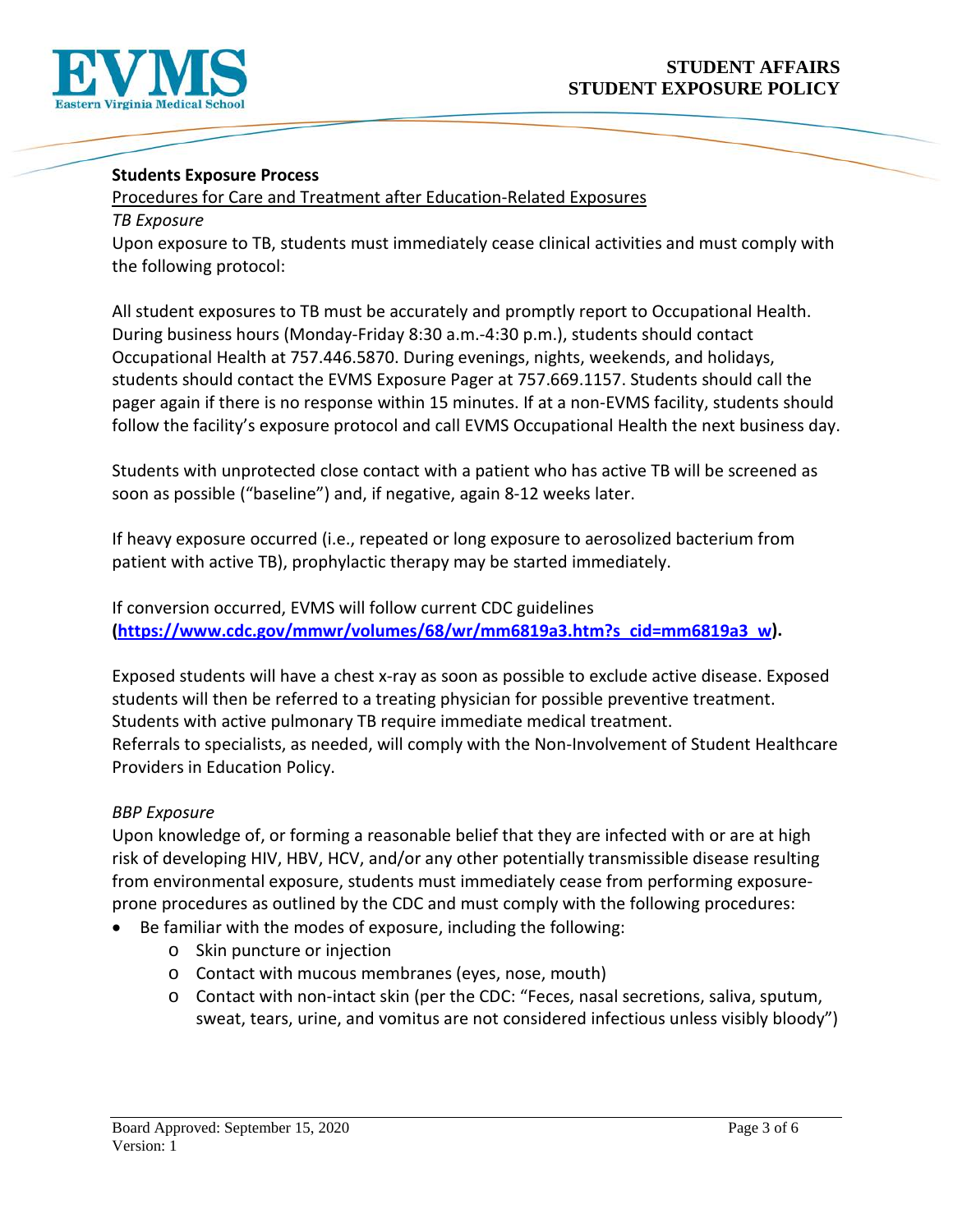

- Treat the exposure site.
	- o Intact Skin Exposure: Students should immediately and thoroughly wash the exposed area with soap and water. Antiseptic scrub solutions should NOT be used.
	- o Open Skin Wound: Students should immediately and thoroughly wash the wound with soap and water and pat dry.
	- o Splash Affecting Garments: Students should remove garments that are potentially soiled or contaminated and place them in a double red plastic bag.
- Report the exposure to EVMS Occupational Health immediately.
	- o During business hours (Monday-Friday 8:30 a.m.-4:30 p.m.), students should contact Occupational Health at 757.446.5870.
	- o During evenings, nights, weekends, and holidays, students should contact the EVMS Exposure Pager at 757.669.1157. Students should call the pager again if there is no response within 15 minutes. If at a non-EVMS facility, students should follow the facility's exposure protocol and call EVMS Occupational Health the next business day.
- Notify the attending physician and charge nurse of the exposure.
	- $\circ$  The clinical site should evaluate the type of injury and order lab work on source patient. For a percutaneous injury (i.e., needle stick), non-intact skin, or mucous membrane exposure, the history of the source patient including diagnosis, age, sex, history of transfusions, drug use, sexual partners, and history of HIV testing should be obtained.
	- o If at a Sentara Hospital, students should ask for the EVMS Exposure Packet (Blue), rather than the Sentara Exposure Packet (Red). If at Sentara, Bon Secours or CHKD, a "stat" Rapid Exposure HIV on the patient source should be ordered immediately. (Results are usually available within 2-3 hours.) Other labs to be ordered on the patient source include HBsAB, HBcoreAB, and Hep CAB.
- Work with EVMS Occupational Health Department to obtain counseling and to determine if personal lab work is needed.
	- o During business hours (Monday-Friday 8:30 a.m.-4:30 p.m.), students should contact Occupational Health at 757.446.5870 or report directly to the Occupational Health suite.
	- o If the exposure occurs during evenings, nights, or weekends and post-exposure prophylaxis medications are indicated in consultation with EVMS Occupational Health via the Exposure Pager or with non-EVMS facility protocol, students should go to the nearest emergency room.
- Referrals to specialists, as needed, will comply with the Non-Involvement of Student Healthcare Providers in Education Policy.

#### Financial Responsibility for Post-Exposure Care and Treatment

EVMS students have no financial liability for testing, medical care, and/or prophylaxis medications for exposures that occur in the context of educational activities, at any EVMS or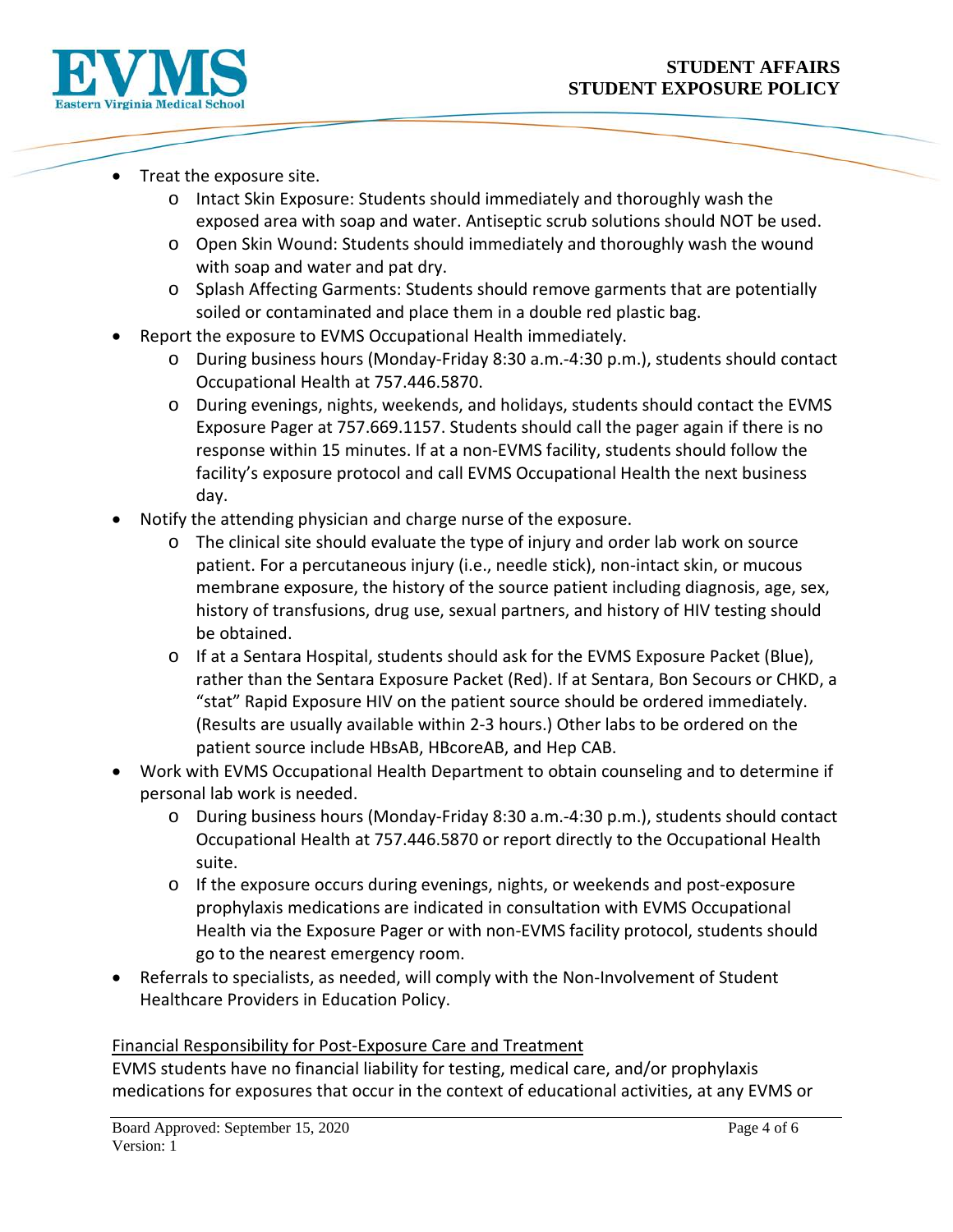

non-EVMS facility, provided that students follow the guidance of EVMS Occupational Health and/or exposure protocols at non-EVMS facilities. Students should not provide personal health insurance information for any post-exposure care but should work with EVMS Occupational Health to cover expenses. EVMS Risk Management provides each program director or designee with student accident insurance cards to issue for each student to give to any medical provider when a student requires medical service involving an accident or BBP/needle stick exposure during their training. For visiting students, payment is usually covered by the sponsoring institution but will be determined by the individual site agreement for each particular student.

#### **Student Non-Compliance with Exposure Procedures**

Students who do not comply with the requirements of this policy may be subject to disciplinary action under the Code of Student Conduct, up to and including dismissal from EVMS.

### **Rights and Responsibilities of Students with Infectious Diseases**

#### Student Responsibilities

EVMS has the following expectations of responsibility for students who have or believe they may have been exposed to TB or a BBP:

- Students who are engaged in patient-care activities are encouraged to know their HIV, HBV, HCV, and/or any other potentially transmissible disease status.
- Students are required to complete TB surveillance with EVMS Occupational Health (757.446.5870) annually. Students are responsible for obtaining the necessary documentation and failure to comply will result in removal from clinical rotations until completed. TB surveillance is provided by EVMS at no charge.
- Students are required to carry the student accident insurance card provided by EVMS Risk Management while on a clinical/training rotations at EVMS and non-EVMS facilities.
- Students who are engaged in patient-care activities who have been exposed to any potentially transmissible disease in the context of educational activities are required to report the exposure immediately to Occupational Health, following the procedures listed below.
- Students who are engaged in patient-care activities who know or have a reasonable basis to believe that they are infected with any potentially transmissible disease are expected to seek expert advice about their health circumstances and are obligated, ethically and legally, to conduct themselves responsibly in accordance with such knowledge for the protection of patients and other members of the community.
- Students who are aware of a positive disease status are required to discuss their disease status with the Medical Director of Student Health and Occupational Health to evaluate and address any potential risk to self or other. The student's specific medical circumstances are evaluated confidentially on a case-by-case basis and clinical duties may be modified based upon CDC guidelines. Information regarding students' disease status will be kept confidential and shared with only those individuals with a need to know. Students who are concerned for violations of their confidentiality or possible discrimination or mistreatment